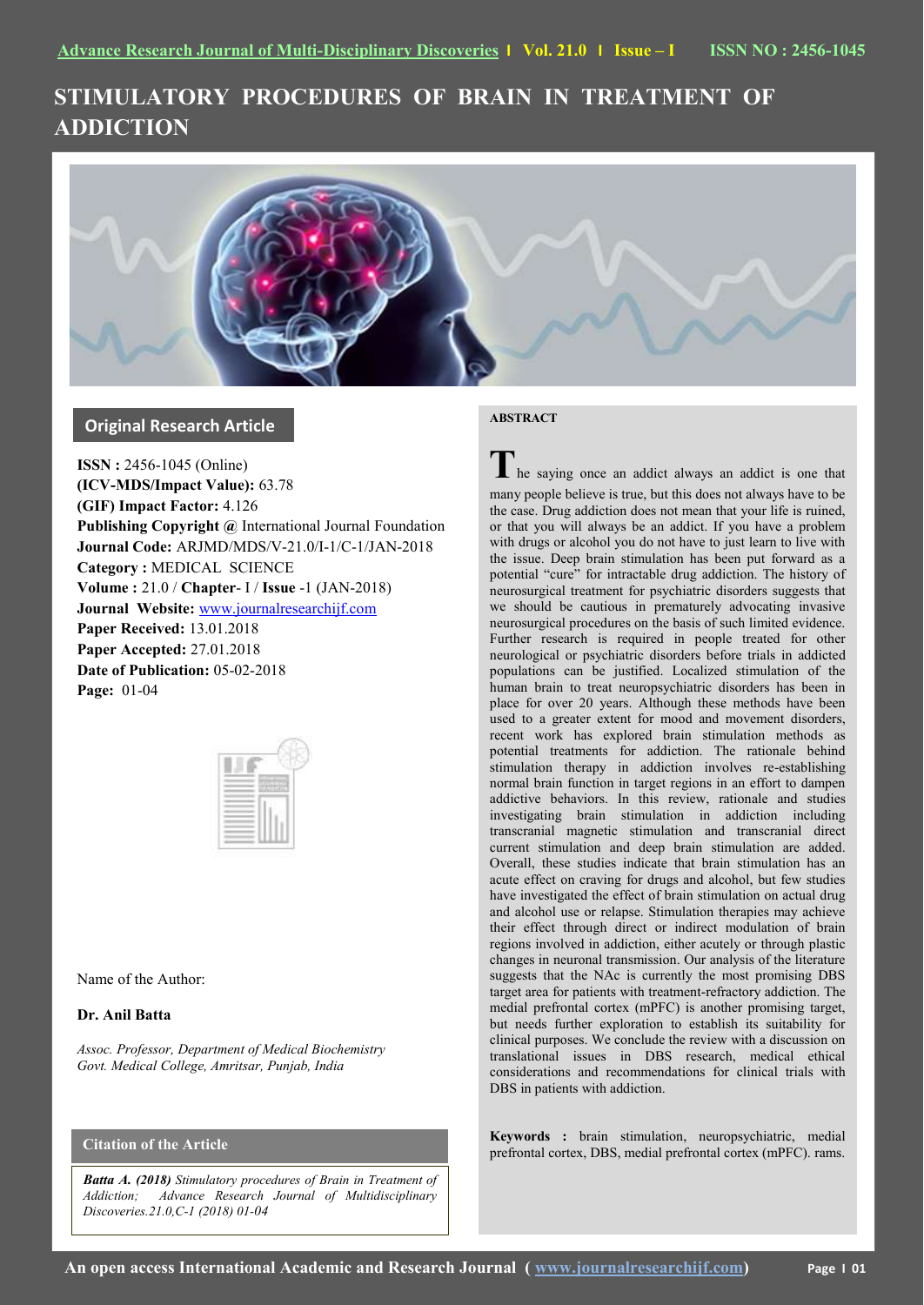## **I. INTRODUCTION**

Deep brain stimulation (DBS) is a neurosurgical intervention in which implanted electrodes deliver electrical pulses to stereotactically targeted areas of the brain. It has been used as treatment for movement disorders for over 20 year[s1](https://www.nature.com/articles/mp2011114#ref1) and has recently shown promising results as experimental treatment of psychiatric disorders such as obsessive–compulsive disorder (OCD), Tourette syndrome and depressive disorder. A wide range of other possible applications for DBS have been suggested over the last years<sup>6, 7,  $\dot{\delta}$ </sup>—one of which is addiction. The reasons to consider DBS as an intervention for addiction are threefold. (1) Preclinical studies and case studies have reported promising results for DBS as a treatment for addiction.  $\int$  (2) The recent understanding of neural pathways that are affected in addiction has created a new range of possibilities for treatments that directly target and normalize affected brain circuits. And (3) new effective interventions are needed for patients who do not benefit from current treatments, since addiction is a chronic relapsing brain disorder seriously affecting both individual and public health.<sup>12</sup> A substantial numbers of patients suffer multiple relapses and show a chronic course of the disorder despite several treatments: abstinence rates after 1 year of completing treatment are about  $30-50\%$ .<sup>12,</sup> 13

A well-documented rationale for the choice of the target area in the brain is required in order to investigate the effectiveness, safety and feasibility of DBS in treatmentrefractory addiction<sup>8</sup>. Therefore, the objective of this review is to find the most promising target area for DBS in addiction. Original published reports on empirical studies about DBS in addiction in humans were considered<sup>5</sup>. In the first step, a search was conducted using various terms for 'addiction' and 'deep brain stimulation'. In the second step, the reference lists of all papers from the first step were screened for additional articles fitting the inclusion criteria.



Transcranial Magnetic Stimulation

## **II. CASE FOR CAUTION**

**1.** Addiction does not usually follow an inexorable path to severe disability and death; it is generally more amenable to pharmacological and psychotherapeutic treatment, so drastic remedies are less justifiable<sup>10</sup>. In fact, many of the failures of addiction treatment are due to inadequate access to well-run and optimally provided forms of existing treatments; a situation that could be exacerbated by an increased use of deep brain stimulation to treat drug addiction.

2. The history of neurosurgical treatment in psychiatry cautions against uncritically accepting "positive results" from uncontrolled and often selectively reported clinical case series. brain stimulation has also been reported to *induce* addictive behavior in some cases <sup>[13]</sup>. And while ablative neurosurgery for heroin addiction reduced drug use in some patients in the short term, subsequent long-term followup found that it carried significant side effects and was not as effective as first thought.

3. Deep brain stimulation is often described as a "reversible" alternative to neurosurgery, but it is nonetheless an invasive intervention that carries significant risks (4): Insertion of stimulating electrodes can cause serious infections and produce cognitive, behavioral, and emotional disturbances [15]. It can also produce irreversible psychosocial changes that can be harmful.

4. Deep brain stimulation for addiction is an expensive form of treatment for addictive disorders where access to existing treatment remains poor. Inability to pay for treatment and stigmatization often discourage addicted persons from seeking treatment.

#### **III. DISCUSSION**

As of today, there are no published randomized controlled trials on the effect of DBS in alcohol- or drugdependent patients. The available clinical evidence is restricted to 11 case reports or case series. In these studies, two target areas have been used: the NAc and the STN Five reports described the NAc as target area for DBS—three reported on the remission of addiction as a non-intended side effect of DBS during the treatment another psychiatric disorder<sup>9</sup>. In two studies the indication for DBS was addiction.<sup>11,</sup> We found six reports that described the effects of STN DBS on addiction; in all these studies the indication for DBS was Parkinson's disease. Here, we provide a summary of these case studies.

**NAc**

**INTERNATIONAL JOURNAL FOUNDATION**

**JOURNAL** 

NTERNATIONAL

FOUNDATION

The first study that examined the effects of NAc DBS on addiction was a retrospective case series by Kuhn et al.<sup>2, 3</sup> They found that 3 out of 10 patients treated with highfrequency NAc DBS (five bilateral and five unilateral) for different disorders (for example, depression, OCD) stopped smoking; a much higher quit rate than unaided smoking cessation in the general population. Successful quitters were less addicted, more motivated to quit and were stimulated at higher mean voltages than non-attempters. DBS had a negligible effect on the anxiety symptoms, but rapidly and drastically reduced alcohol consumption without any particular motivation. The patient claimed to have lost the desire to drink and felt no longer a pressing need to consume alcohol. Finally, Zhou et al*.* <sup>15</sup> described a patient addicted to heroin who refrained from drug use after bilateral, highfrequency NAc DBS during follow-up period of 6 years in total. The patient was 24 years old, had been using 1–1.5 g of heroine for over 5 years and did not respond to any previous interventions. Additionally, he decreased the number of cigarettes he smoked from 40 a day before surgery to 10 a day after surgery<sup>8</sup>. The NAc is the **most frequently** used target area for addiction, and has consistently shown promising results across human case studies and animal research. Therefore, concluded that NAc DBS is currently the most promising candidate target for therapy-refractory addiction<sup>16</sup>.

#### **STN**

Finally, there are several reports in which highfrequency STN DBS in patients with Parkinson's disease either induced or reduced addictive behaviors. Some Parkinson patients treated with dopamine replacement therapy develop an addictive pattern of medication use called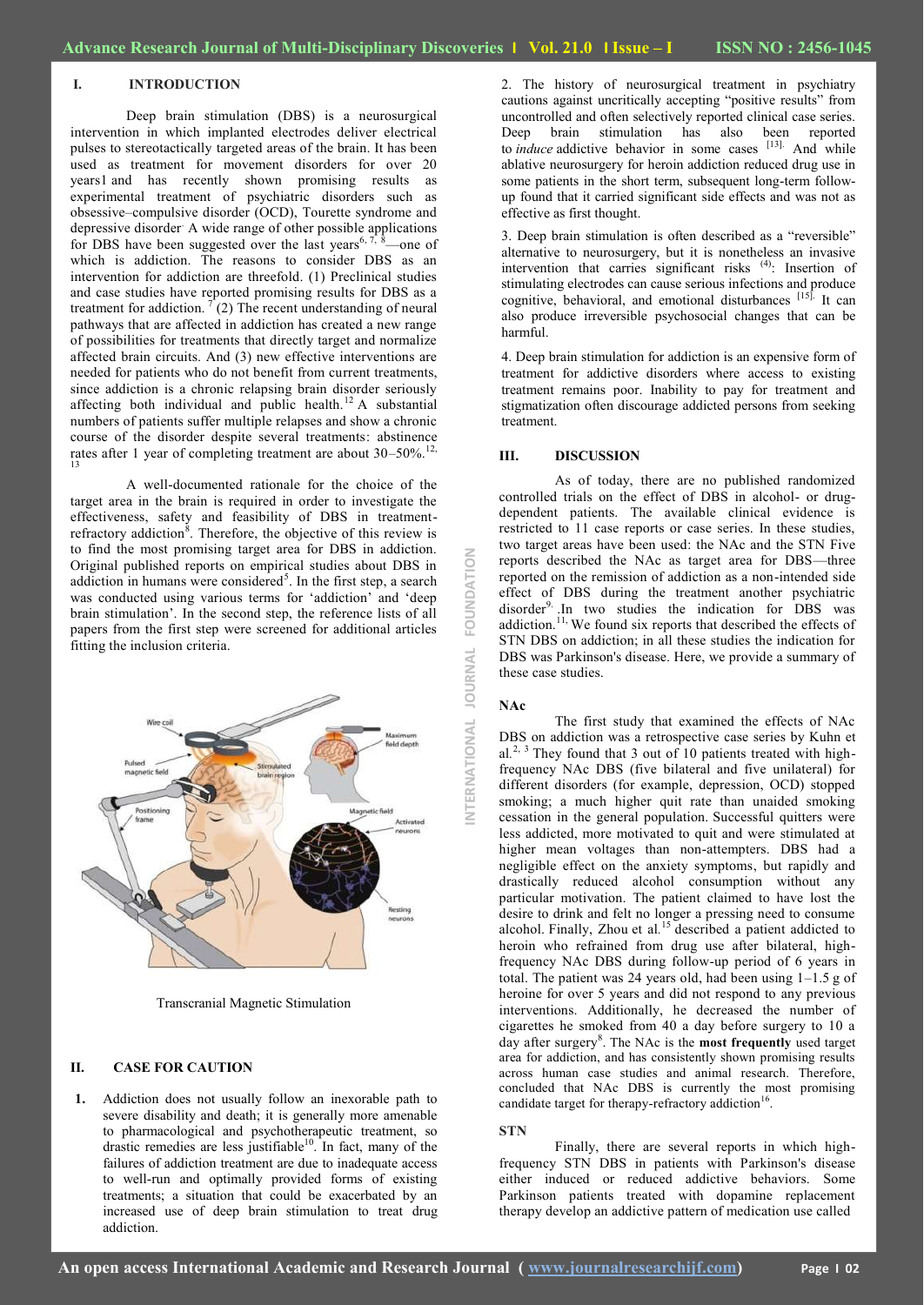‗dopamine dysregulation syndrome', which in turn is associated with the onset of impulse control disorders. Parkinson patients with dopamine dysregulation syndrome or impulse control disorders were followed after STN DBS treatment (18 bilateral and 1 unilateral).<sup>3</sup> In a study, 19 Parkinson patients with dopamine dysregulation syndrome or impulse control disorders were followed after STN DBS treatment (18 bilateral and 1 unilateral).<sup>3</sup> The study showed mixed results: in a small proportion of these patients the addictive behavior improved, whereas in the majority of the patients the addictive behavior did not improve or even worsened.3 Side effects of STN DBS reported in these case studies were mild apathy (two patients7, emotional instability and vivid dreaming (one patient)<sup>2</sup>. From these studies it is difficult to deduce how STN DBS influences addictive behaviors and what role adaptation of dopaminergic medication has in it. However, we like to emphasize that no firm conclusions can be drawn from uncontrolled case reports and case series. On the basis of these cases, the NAc appears to be the most promising and safe target for the use of DBS in patients with addictive behaviors.



**Compare Brain Stimulation Different Techniques And Application**

#### **Most promising is NAc**

The precise mechanisms behind DBS are still a matter of investigation and we can only speculate about the mechanism of action of NAc DBS in the treatment of addiction. Here, we elaborate on two plausible mechanisms. First, NAc stimulation could normalize dysfunction in striatal areas of which the NAc is an important part. Recent studies show reduced striatal dopamine activity in individuals with drug addiction that might be responsible for decreased sensitivity to natural reinforces whereas long-lasting druginduced increases of dopamine are likely to activate the reward circuits.4 This situation might strengthen the relative salience of drugs over natural reinforces leading to fixed motivational choices<sup>10</sup>. NAc DBS might activate afferent and efferent pathways leading to distant synaptic inhibitory and excitatory effects, modulating dysfunctional neuronal network activity. The first study suggested that stimulation of the NAc shell can decrease dopamine and serotonin turnover (measured as the metabolite-transmitter ratio's in postmortem tissue) locally, whereas stimulation of the NAc core did not.

## **Cases where DBS trial is justified**

In accordance with Carter *et al.*, <sup>7</sup> we would like to emphasize that DBS for addiction can only be considered when the highest medical ethical standards are applied. These include careful patient selection, responsible publishing and media reporting, and free and non-coerced choice to be treated with  $DBS<sup>11</sup>$ . For more detailed ethical guidelines, we refer to previous papers.<sup>6, 7, 8;</sup> In DBS for addiction, patient selection deserves special attention because of the serious social and physical problems that often accompany chronic alcohol or drug dependence. In the screening process, patients will have to undergo careful physical examination and laboratory testing to determine their fitness for anesthesia and surgery. Furthermore, patients should be seriously motivated and be able to keep their appointments since DBS is an intensive procedure that requires extensive follow-up and careful observations of symptoms and possible side effects. DBS should, therefore, be restricted to chronically addicted, treatment-refractory patients stable enough to comply with an intensive period of treatment and research. Lastly, patients should have (had) unrestricted and free of charge access to alternative treatments, that is, DBS has to be a free and non-coerced choice, which is important since serious concerns have been expressed about some neurosurgical lesion studies in addicted patients on these issues. $16$ 

For trials of deep brain stimulation to be justifiable in patients with addiction, the following requirements need to be met. First, there needs to be strong evidence that any participants in such trials suffer from a severely debilitating form of addiction that carries a high risk of morbidity or premature death and that has not responded to adequate trials of effective treatments. Second, there needs to be a reasonable expectation that the intervention will improve the patients' quality of life. This should include preclinical evidence of likely benefit, evidence on the long-term effects of deep brain stimulation on patients with other psychiatric conditions (e.g., OCD and depression), and a good theoretical basis for stimulating the targeted brain region. Accordingly, we believe that it would be premature to trial deep brain stimulation in the treatment of addiction on the basis of available animal models, the small number of selected case studies, and the evidence from uncontrolled studies of neurosurgery for heroin addiction. it has been outlined above the type of research in animals and individuals required to make a case for undertaking trials of deep brain stimulation in the future  $3$  We also support calls for the creation of a register of all cases treated with deep brain stimulation, as suggested recently  $9$ , to minimize the potential of selective publication of good outcomes. However, even if these conditions are met and deep brain stimulation proves to be safe and effective in treating addiction, we suggest that the high costs involved make it a lower priority for public funding than trials of pharmacotherapy.

#### **REFERENCES**

**INTERNATIONAL JOURNAL FOUNDATION**

JOURNAL

ERNATIONAL

FOUNDATION

- **[1] Amiaz R, Levy D, Vainiger D, Grunhaus L, Zangen A (2009).** Repeated high-frequency transcranial magnetic stimulation over the dorsolateral prefrontal cortex reduces cigarette craving and consumption. Addiction 104: 653–660
- **[2] Anderson SM, Famous KR, Sadri-Vakili G, Kumaresan V, Schmidt HD, Bass CE et al (2008)**. CaMKII: a biochemical bridge linking accumbens dopamine and glutamate systems in cocaine seeking. Nat Neurosci 11: 344–353.
- **[3] Aston-Jones G, Deisseroth K (2013).** Recent advances in optogenetics and pharmacogenetics. Brain Res1511: 1–5.